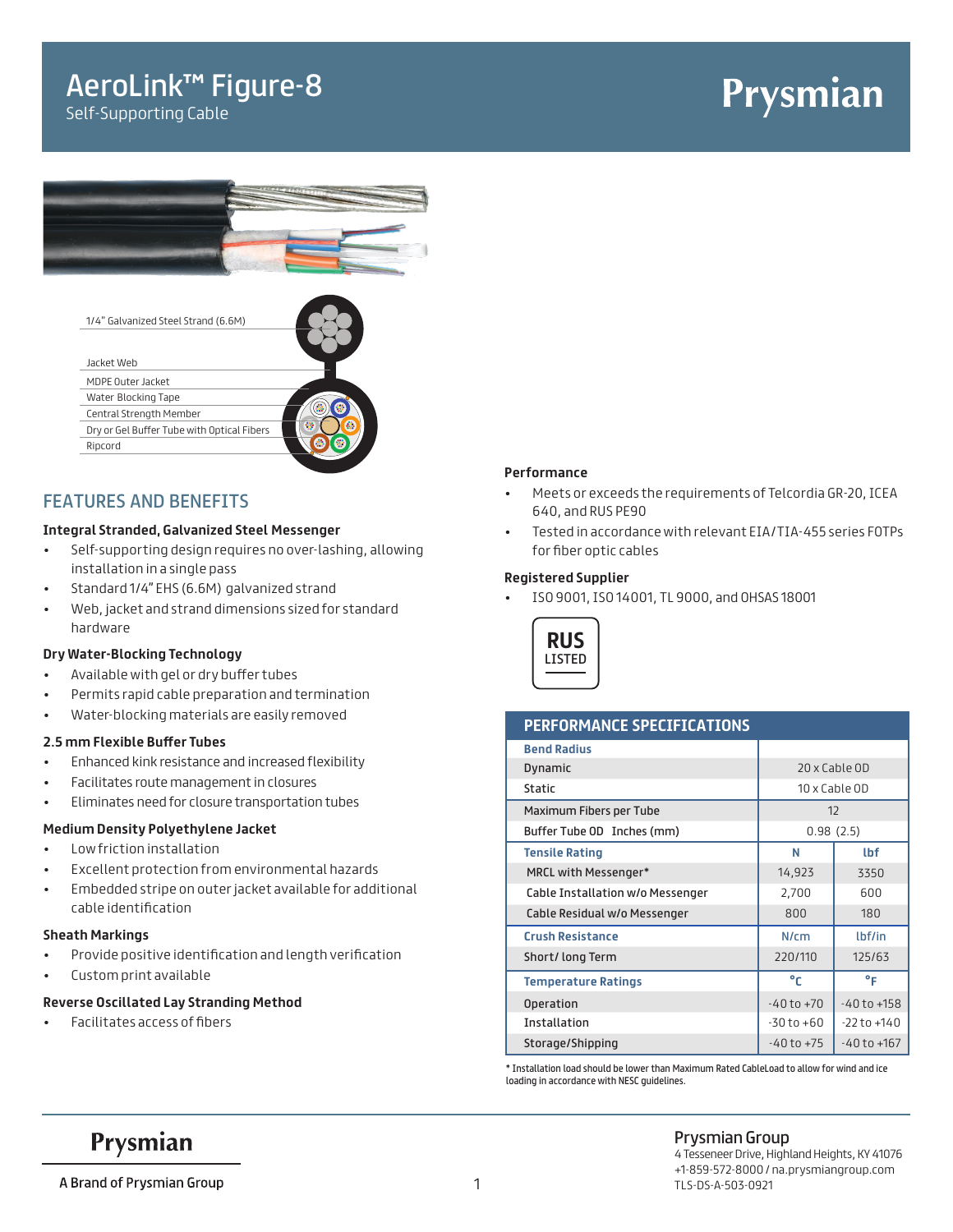# AeroLink™ Figure-8

Self-Supporting Cable

# Prysmian

| <b>Fiber Count</b> | Recommended        | <b>Recommended Part Number</b> |                        | # of<br><b>Buffer</b> | Cable OD           |                    |        | Approx. Cable Weight |        | Max. Reel Length |          | Sag*** (Feet) |           |
|--------------------|--------------------|--------------------------------|------------------------|-----------------------|--------------------|--------------------|--------|----------------------|--------|------------------|----------|---------------|-----------|
| Range              | <b>Fiber Count</b> | Prysmian*                      | <b>General Cable**</b> | <b>Tubes</b>          | Inches             | mm                 | lb/kft | kg/km                | feet   | meters           | @750 lbs | @1000 lbs     | @1250 lbs |
| <b>DRY</b>         |                    |                                |                        |                       |                    |                    |        |                      |        |                  |          |               |           |
|                    | 6                  | F8D1JKT-12-AA-006-BB           | XX0064M1Y-DT           |                       |                    |                    |        |                      |        |                  |          |               |           |
|                    | 12                 | F8D1JKT-12-AA-012-BB           | XX0124M1Y-DT           |                       |                    |                    |        |                      |        |                  |          |               |           |
| 4 to 60            | 24                 | F8D1JKT-12-AA-024-BB           | XX0244M1Y-DT           | 5                     | $0.40 \times 0.86$ | $10.1 \times 21.8$ | 189    | 282                  | 35,522 | 10,380           | 0.78     | 0.58          | 0.47      |
|                    | 36                 | F8D1JKT-12-AA-036-BB           | XX0364M1Y-DT           |                       |                    |                    |        |                      |        |                  |          |               |           |
|                    | 48                 | F8D1JKT-12-AA-048-BB           | XX0484M1Y-DT           |                       |                    |                    |        |                      |        |                  |          |               |           |
| 72                 | 72                 | F8D1JKT-12-AA-072-BB           | XX0724M1Y-DT           | 6                     | $0.43 \times 0.89$ | $10.9 \times 22.6$ | 197    | 293                  | 31,977 | 9,749            | 0.81     | 0.61          | 0.49      |
| 84 to 96           | 96                 | F8D1JKT-12-AA-096-BB           | XX0964M1Y-DT           | 8                     | $0.50 \times 0.96$ | $12.6 \times 24.3$ | 212    | 315                  | 26,204 | 7.989            | 0.88     | 0.66          | 0.53      |
| 108 to 144         | 144                | F8D1JKT-12-AA-144-BB           | XX1444M1Y-DT           | 12                    | $0.63 \times 1.09$ | $15.9 \times 27.6$ | 251    | 374                  | 18,919 | 5,768            | 1.07     | 0.80          | 0.64      |
| 156 to 216         | 216                | F8D1JKT-12-AA-216-BB           | XX2164M1Y-DT           | 18                    | $0.63 \times 1.09$ | 15.9 x 27.6        | 251    | 374                  | 18,417 | 5,615            | 1.04     | 0.78          | 0.62      |
| <b>GEL</b>         |                    |                                |                        |                       |                    |                    |        |                      |        |                  |          |               |           |
|                    | 6                  | F8A1JKT-12-AA-006-BB           | XX0064M1Y-DWB          |                       |                    |                    |        |                      |        |                  |          |               |           |
|                    | 12                 | F8A1JKT-12-AA-012-BB           | XX0124M1Y-DWB          |                       |                    |                    |        |                      |        |                  |          |               |           |
| 4 to 60            | 24                 | F8A1JKT-12-AA-024-BB           | XX0244M1Y-DWB          | 5                     | 0.40x.86           | $10.1 \times 21.8$ | 193    | 287                  | 35,522 | 10,380           | 0.78     | 0.58          | 0.47      |
|                    | 36                 | F8A1JKT-12-AA-036-BB           | XX0364M1Y-DWB          |                       |                    |                    |        |                      |        |                  |          |               |           |
|                    | 48                 | F8A1JKT-12-AA-048-BB           | XX0484M1Y-DWB          |                       |                    |                    |        |                      |        |                  |          |               |           |
| 72                 | 72                 | F8A1JKT-12-AA-072-BB           | XX0724M1Y-DWB          | 6                     | $0.43 \times 0.89$ | $10.9 \times 22.6$ | 201    | 299                  | 31,977 | 9,749            | 0.81     | 0.61          | 0.49      |
| 84 to 96           | 96                 | F8A1JKT-12-AA-096-BB           | XX0964M1Y-DWB          | 8                     | $0.50 \times 0.96$ | $12.6 \times 24.3$ | 217    | 323                  | 26,204 | 7,989            | 0.88     | 0.66          | 0.53      |
| 108 to 144         | 144                | F8A1JKT-12-AA-144-BB           | XX1444M1Y-DWB          | 12                    | $0.63 \times 1.09$ | $15.9 \times 27.6$ | 263    | 392                  | 18,919 | 5,768            | 1.07     | 0.80          | 0.64      |
| 156 to 216         | 216                | F8A1JKT-12-AA-216-BB           | XX2164M1Y-DWB          | 18                    | $0.63 \times 1.09$ | 15.9 x 27.6        | 267    | 397                  | 18,417 | 5,615            | 1.04     | 0.78          | 0.62      |

\*Where XX equals glass type

\*\*Where AA equals glass type and BB equals attenuation code

\*\*\*Typical Sag Values are for a 150 foot span installed at the listed tensions

Prysmian

Prysmian Group 4 Tesseneer Drive, Highland Heights, KY 41076 +1-859-572-8000 / na.prysmiangroup.com 2 TLS-DS-A-503-0921